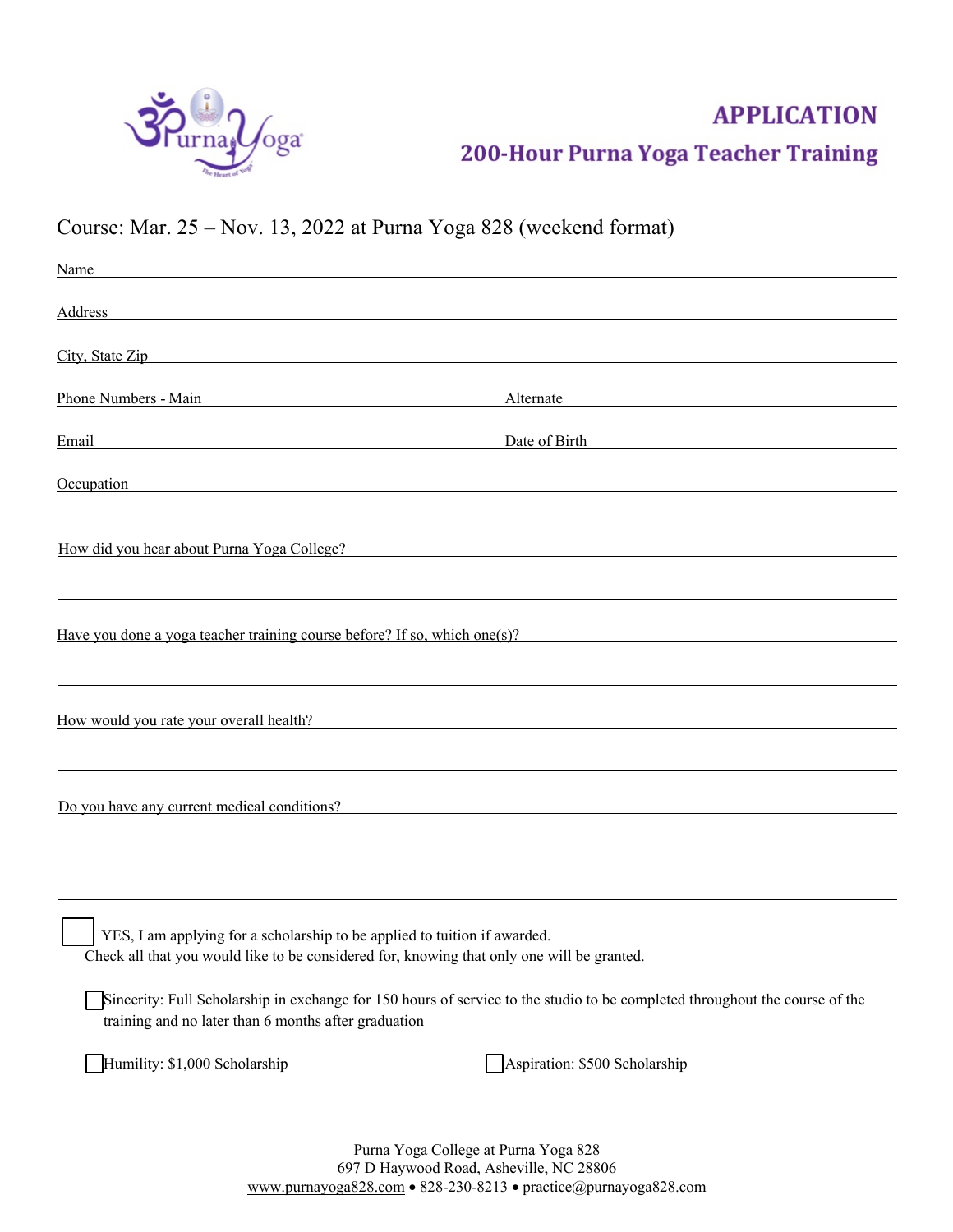#### **Please answer the following questions on separate paper (typed, no more than 2 sheets total please):**

- 1. What styles of yoga and meditation have you done and for how long? Which teachers have most inspired you?
- 2. Briefly describe your current asana, pranayama, and meditation practice. Include your current challenges and breakthroughs.
- 3. Have you taken any courses in Purna Yoga? If so, which one(s)?
- 4. Are you taking this course for personal enrichment or for professional training?
- 5. Do you currently teach yoga? If so, please describe your teaching style. If not, do you wish to teach yoga?
- 6. Why are you choosing a Purna Yoga Training? What do you hope to learn?

7. Answer this question if you checked the scholarship box on the first page. Scholarships are awarded on the basis of financial needs and merit. Why would you like to receive a scholarship? What skills can you offer the studio if pursuing the Sincerity scholarship?

Thank you!